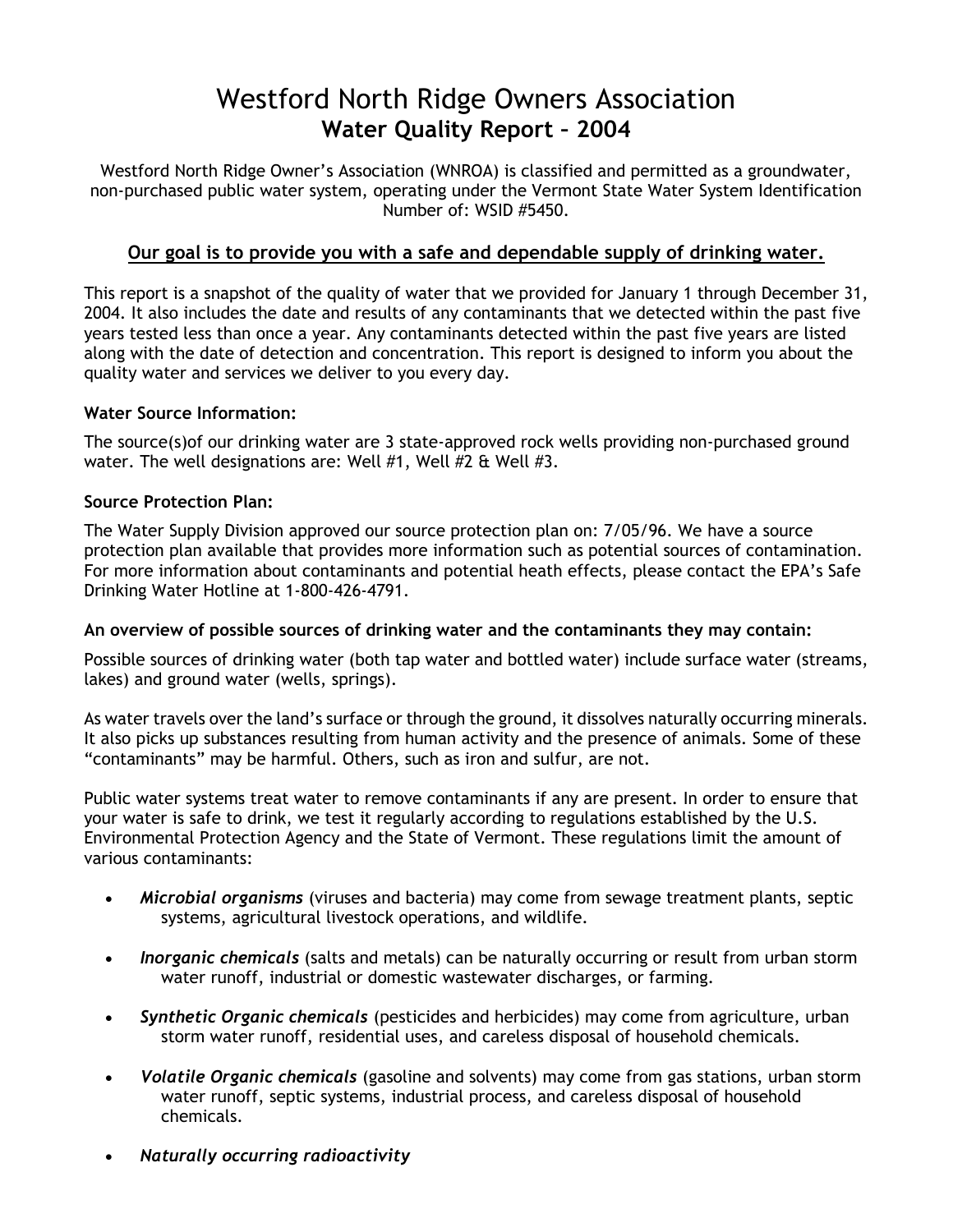# **W A T E R Q U A L I T Y D A T A**

The table(s) below lists all the drinking water contaminants that we detected during the 2004 calendar year. It also includes the date and results of any contaminants that we detected within the past five years tested less than once a year. The presence of these contaminants in the water does not necessarily show that the water poses a health risk.

**Terms and Abbreviations:** In this table you may find terms you might not be familiar with. To help you better understand these terms we have provided the following definitions:

**Maximum Contamination Level Goal (MCLG):** The level of a contaminant in drinking water below which there is no known or expected risk to health. MCLG's allow for a margin of safety.

**Maximum Contamination Level (MCL):** The highest level of a contaminant that is allowed in drinking water. MCL's are set as close to the MCLG's as feasible using the best available treatment.

**Maximum Residual Disinfectant Level Goal (MRDLG):** The level of a drinking water disinfectant below which there is no known or expected risk to health. MRDLG's do not reflect the benefits of disinfectants in controlling microbial contaminants.

**Maximum Residual Disinfectant Level (MRDL):** The highest level of a disinfectant allowed in drinking water. Addition a disinfectant may help control microbial contaminants.

**Action Level:** The concentration of a contaminant, which, if exceeded, triggers treatment or other requirements, which a water system must follow.

**90th Percentile:** Ninety percent of the samples are below the action level. (Nine of ten sites sampled were at or below this level).

**Treatment Technique (TT):** A process aimed to reduce the level of a contaminant in drinking water. **Parts per million (ppm) or Milligrams per liter (mg/l):** (one penny in ten thousand dollars) **Parts per billion (ppb) or Micrograms per liter (** $\Xi$ **g/l): (one penny in ten million dollars) Picocuries per liter (pCi/L)***:* a measure of radioactivity in water

**N/A**: Not applicable

| <b>Contaminant Detected</b> | Level<br><b>Detected</b><br><b>Units</b> | <b>MCL</b> | <b>MCLG</b> | Sample<br>Date | Violation<br>Y or N | Likely source of detected<br>contaminant                                                              |
|-----------------------------|------------------------------------------|------------|-------------|----------------|---------------------|-------------------------------------------------------------------------------------------------------|
| <b>Barium</b>               | $0.040$ ppm                              | 2.000      | 2.000       | 9/16/02        | N                   | Discharge of drilling wastes;<br>discharge from metal<br>refineries; erosion of<br>natural deposits.  |
| Dichlorodifluoromethane     | $0.500$ ug/L                             | N/A        | N/A         | 2/12/02        | $\mathsf{N}$        | Used as leak detection<br>agent.                                                                      |
| Gross Alpha                 | 1.900 pci/L                              | 15.000     | N/A         | 9/16/02        | $\mathsf{N}$        | Erosion of natural deposits.                                                                          |
| Nitrate                     | $0.100$ ppm                              | 10.000     | 10.000      | 3/02/04        | N                   | Runoff from fertilizer use;<br>leaching from septic tanks,<br>sewage; erosion of natural<br>deposits. |
| Radium-226                  | $0.060$ pci/L                            | N/A        | N/A         | 9/16/02        | N                   | Erosion of natural deposits.                                                                          |
| Radium-228                  | $0.160$ pci/L                            | N/A        | N/A         | 9/16/02        | N                   | Erosion of natural deposits.                                                                          |
| <b>Total Coliform</b>       | Present                                  | N/A        | N/A         | 8/26/04        | Y                   | Naturally present in the<br>environment.                                                              |

Level of Detected Contaminants